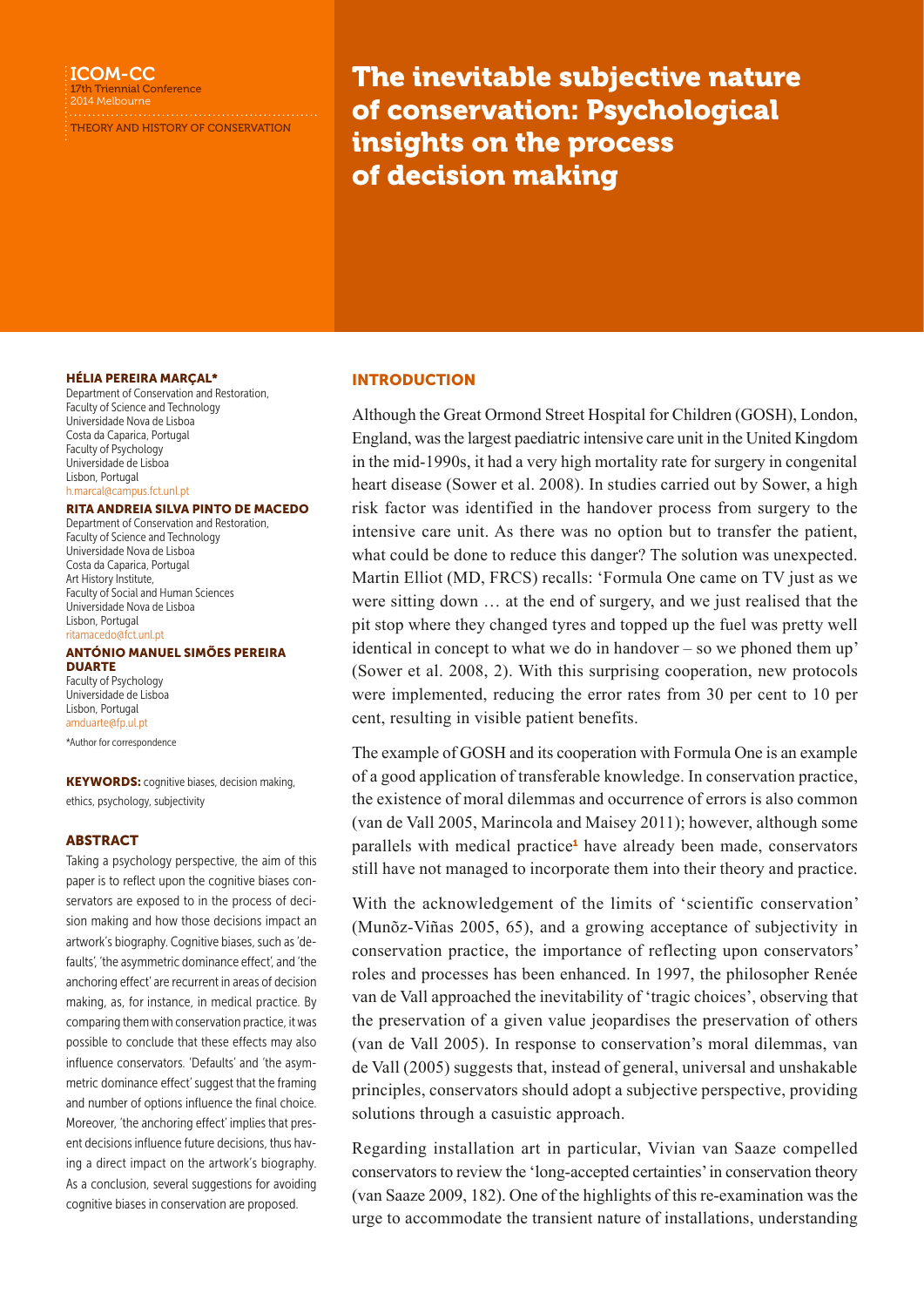2 ICOM-CC 17th Triennial Conference 2014 Melbourne

THE INEVITABLE SUBJECTIVE NATURE OF THEORY AND HISTORY OF CONSERVATION

CONSERVATION: PSYCHOLOGICAL INSIGHTS ON THE PROCESS OF DECISION MAKING

and accepting that such artworks do not exist in a single state, but rather undertake a trajectory, which is not a straight line, but a route full of variations and options (van Saaze 2009, van de Vall et al. 2011). Although the concept of 'artwork trajectories/biographies' is particularly relevant in the case of complex contemporary artworks, it is also important in the conservation of self-contained artworks, such as paintings or sculptures. The choice of removing a varnish from a painting is subjective and will influence its trajectory, not only in terms of appreciation, but also in terms of future interventions.

Due to the trajectories artworks undertake, decision making in conservation has been a topic of interest for researchers and institutions.<sup>2</sup> Some questions still remain: Are there ways of recognising the errors we are prone to commit? How can we optimise conservation processes, without losing sight of their ethical problems?

These questions are truly complex; however, in the same way as Formula One helped GOSH solve its problems, perhaps some answers for conservators can appear from unexpected sources. The co-existence of the need for both an optimised and ethical approach also emerges in other areas. In medical practice, for example, physicians often struggle with difficult dilemmas that have a direct impact on the patient's biography: to operate or not to operate, to do chemotherapy once again, or let the patient die peacefully at home. Due to these difficult dilemmas, they have felt the need to understand the cognitive biases that emerge in medical practice. D.A. Redelmeier and E. Shafir (1995, 305) explain that cognitive biases 'appear when people have difficulty deciding between conflicting alternatives, face situations of substantial uncertainty, or consider outcomes that have long-term consequences'. If the previous comparison between medical and conservation practices in terms of ethical problems is considered, some synergies could also exist regarding cognitive biases in both areas. This exploratory study considers viewpoints from both psychology and medical practice, the first in terms of art appreciation and its consequences for conservation, and the latter concerning primarily some studies about its cognitive biases. By dialoguing with these two disciplines, the authors aim to provide some insights about the cognitive biases involved in conservation decisions.

# YOU SEE WITH YOUR MIND, AND NOT WITH YOUR EYES

When a conservator faces an artwork for the first time, the interaction with the object, even if not physical, will provide an individual experience. This experience will inevitably influence future decisions and be part of the conservator's cognitive biases.

Processes of sensorial perception and transmission are physiologically similar from individual to individual. Impressions are not limited to sensorial aspects, but also involve observers' 'cognitive background, which gives such experiences meaning' (Solso 1994, 46). An observer's perception of an artwork is not limited to visual sensorial stimuli, but also includes spatial, auditory, olfactory or even tactile, gustatory and kinaesthetic experiences. Considering the nature of conservation practice,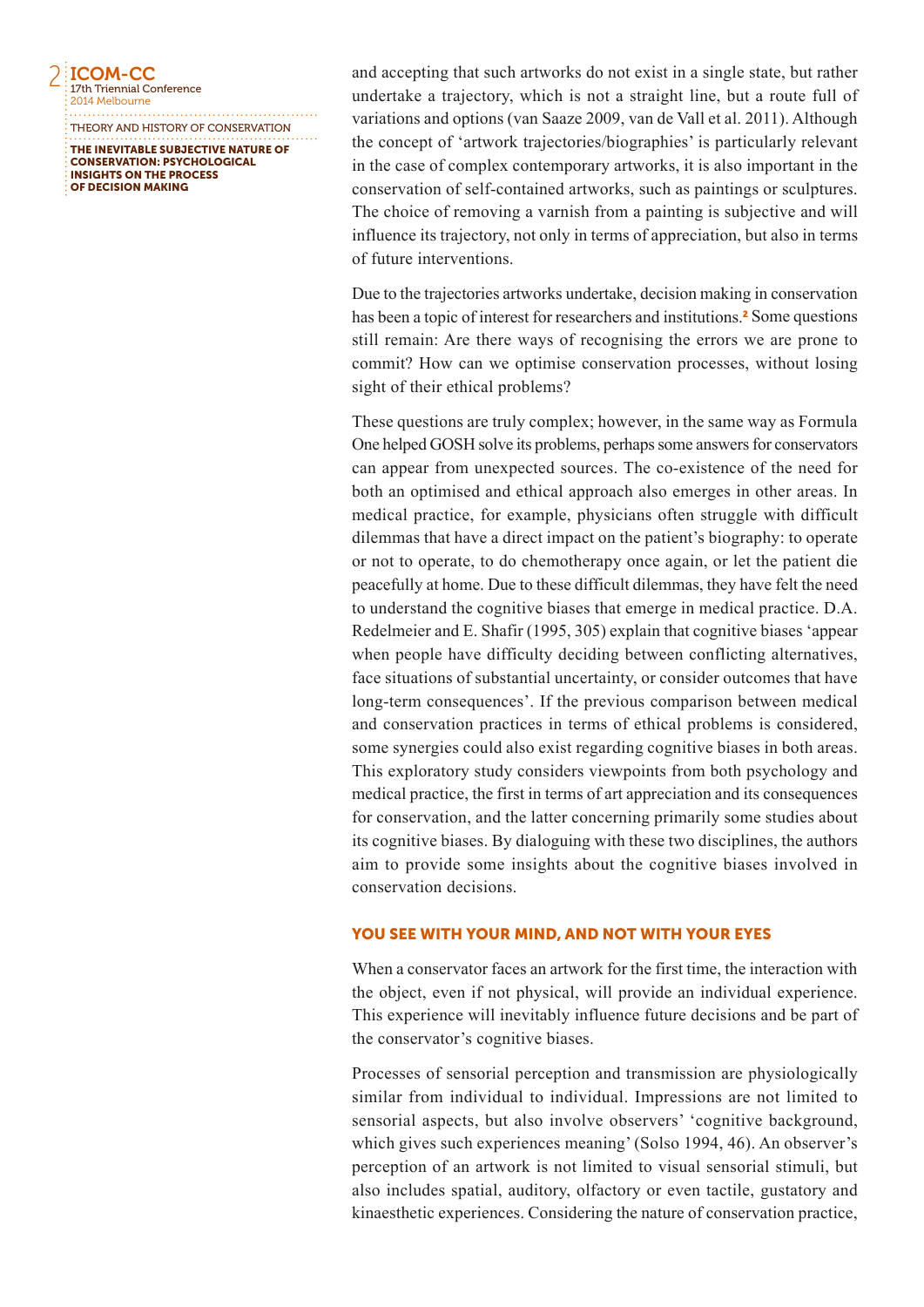

THE INEVITABLE SUBJECTIVE NATURE OF CONSERVATION: PSYCHOLOGICAL INSIGHTS ON THE PROCESS OF DECISION MAKING THEORY AND HISTORY OF CONSERVATION current psychological models of visual stimuli processing are worth considering in this field.

Cognitive psychologist R.L. Solso (1994) proposed an interactive model for the cognitive processes involved in the visual appreciation of art, which focus on four main cognitive processes:

- sensation, related to the visual information, which is detected by the eye and then transduced into neural impulses
- attention, which addresses the focus on the object and its different characteristics
- perception, which is associated with recognition of shapes and forms
- comprehension, which is connected to the semantic interpretations of the visual signs.

Although the processes conceptualised by this model can be generalised, according to Solso (1994), each individual has a unique mental structure. The cognitive experience of a person faced with a given artwork is necessarily different from that of any other person and, similarly, conservators with different backgrounds and experiences necessarily have different memories and will process the same visual stimuli in different ways. The relative character of the apprehension of artwork allows for a multiplicity of perspectives about the same piece.

Each individual's attention tendencies (e.g. focus on a specific characteristic of a given object instead of another) will condition the amount and character of information that is perceived (Solso 1994) and that, consequently, will affect decision making. One's personal characteristics (e.g. personality, previous experiences and emotions) will also affect the way the work is experienced and, thus, documented, described, restored and exhibited. According to the psychologist Ellen Winner (1985), some studies inferred that people of similar background also tend to have the same attention tendencies.

It is necessary to reflect upon the consequences of these situations. Are conservators and curators imposing a particular perspective on visitors? Even if conservators are increasingly aware of their own subjectivity and their inevitable intervention on an artwork's trajectory, they are still struggling with the adoption of strategies to control that subjectivity. In the case of installation art, for example, each time the artwork is reinstalled for an exhibition, the conservator's interpretation is always translated into the artwork, even if clear instructions from the artist are followed (Marçal et al. 2013). In this case, conservators are indeed shaping the discourse addressed to viewers. According to Muñoz-Viñas (2005, 107), and considering self-contained objects, even the notion of damage, and its qualitative evaluation, is subjective in nature. Risk assessment, diagnosis and consequent interventions are subjective 'acts of taste'. These 'acts of taste' influence the notion that the conservator has about the object's 'true nature', and the decisions he/she will make in order to 're-create that condition in a given way' (Muñoz-Viñas 2005, 108). Conservation discourses affect not only non-specialists, but also other professionals.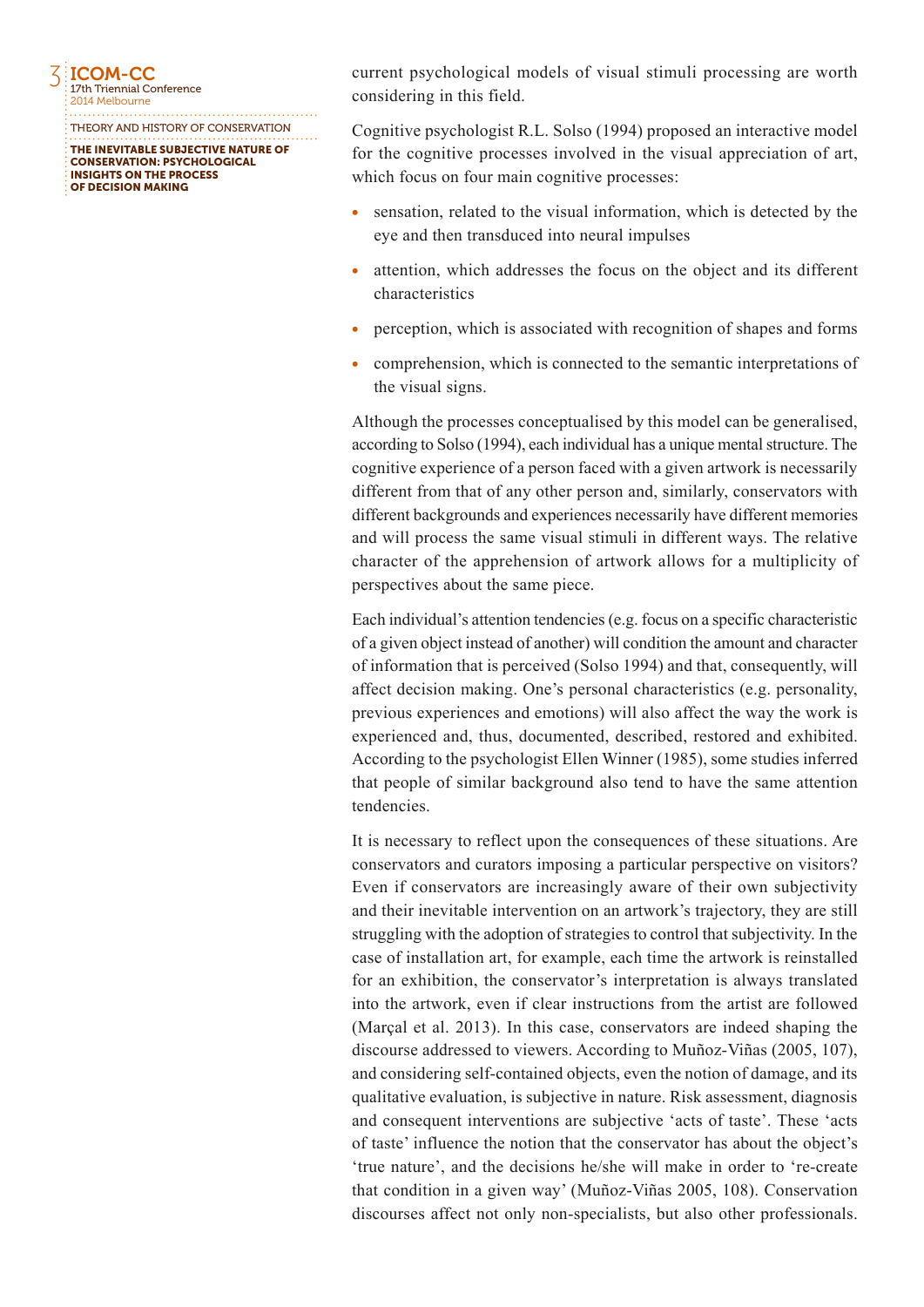**EICOM-CC** 17th Triennial Conference 2014 Melbourne

THE INEVITABLE SUBJECTIVE NATURE OF THEORY AND HISTORY OF CONSERVATION

CONSERVATION: PSYCHOLOGICAL INSIGHTS ON THE PROCESS OF DECISION MAKING

Moreover, the stimuli provided by their representations (when the restored object is exhibited, for example) may even influence future decisions.

## YOU ARE THE DECISIONS YOU MAKE

Education and background have important consequences for an individual's cognitive processes of appreciation. Studies have shown that cognitive and social processes, as well as contexts leading to decisions, may also have long-term effects (Ariely 2010). 'Defaults', the 'asymmetric dominance effect' and the 'anchoring effect' (or 'self-herding effect') are examples of how context can change the decision-making path. The framing of a particular choice completely influences the decisional outcome, and recurrent decisions are also part of that context (Ariely 2010).<sup>3</sup>

## 'Defaults' and 'asymmetric dominance effect'

Behavioural economist Daniel Ariely defines 'defaults' as contexts that may influence decisional preferences. Depending on the wording, framing and social context of the choice, which may include subjective meaning as well as perceived social norms, defaults encourage certain choices. This effect is mainly related to behavioural inertia (Ariely 2010). Conservators, as all other human beings confronted with a choice, are prone to make the easier decision. Moreover, the path of least resistance is especially likely to be chosen when decisions are more complex.

Redelmeier and Shafir (1995) undertook a case study with two groups of family physicians. They presented a scenario where physicians decided to refer a patient to orthopaedics for hip replacement surgery after a diagnosis of osteoarthritis and several failed treatments. However, after the patient agreed with this plan, both groups of physicians realised that there were other treatments that the patient had not tried. For the first group, only one different treatment was available, while the second group identified two different treatments. Afterwards, both groups were given the choice between referring the patient to orthopaedics and starting the new treatment(s) and referring the patient to orthopaedics without starting a new treatment. The authors observed that the majority (53 per cent in the first group and 72 per cent in the second) chose not to start a new treatment. It was thus possible to infer that, after making a decision, physicians tend to have difficulty changing it. Also, with more choices, the complexity tends to overwhelm the decision maker, and the default option (no treatment) becomes even more predominant.

This case may also imply the occurrence of the 'asymmetric dominance effect'. Ariely (2010) has shown that, for a given problem, when more possibilities are presented, people are more susceptible to choose incorrectly. With more options, even if they are mostly redundant or inadequate, noise increases. Psychologically, people tend to become confused and doubt themselves due to this overload of options. In this situation, choices truly become complex, as people tend to feel even more unsatisfied with the outcome.

Regarding conservation practice, there are some examples where 'defaults' and the 'asymmetric dominance effect' have a clear influence. For example,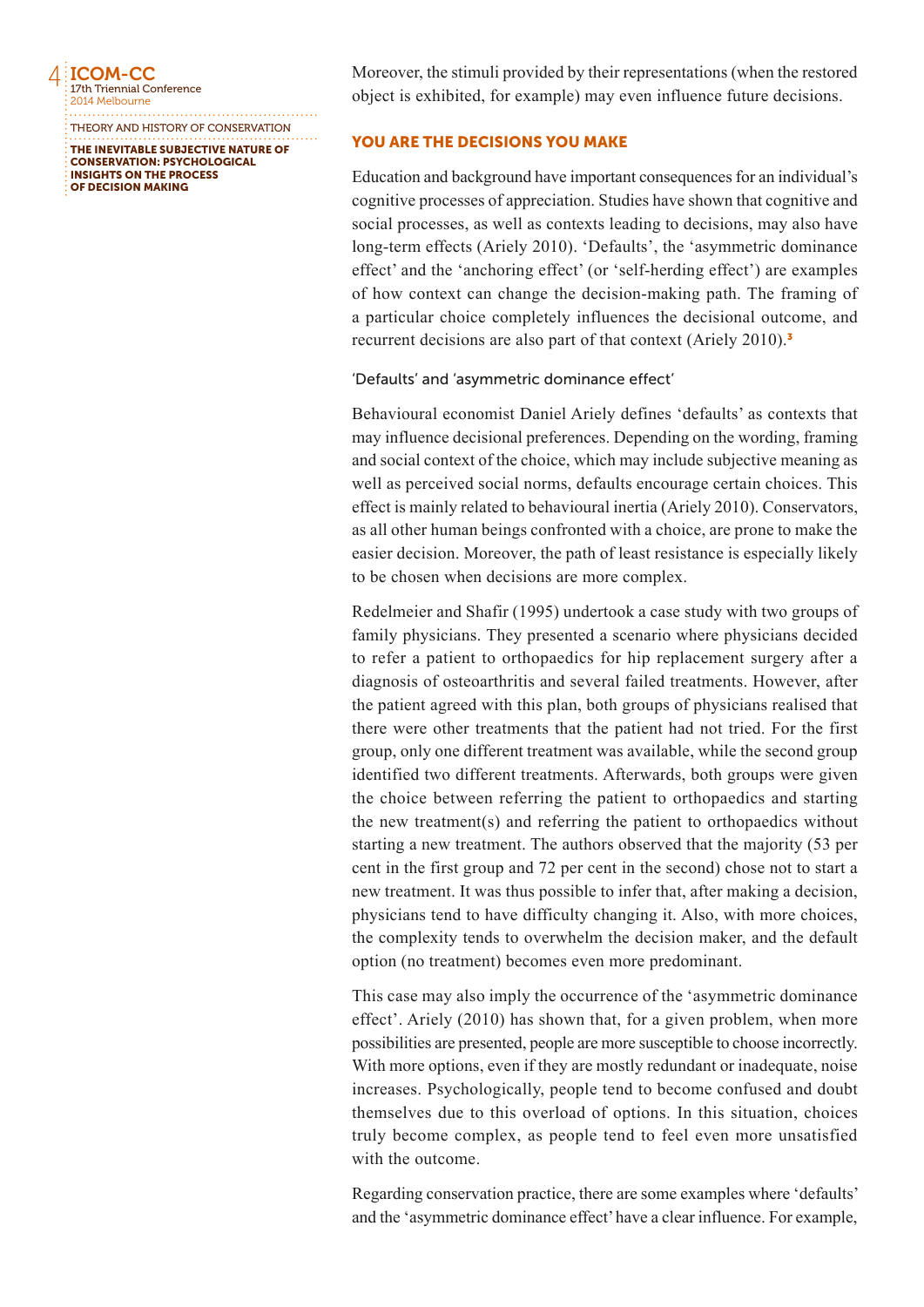5 ICOM-CC 17th Triennial Conference 2014 Melbourne

OF DECISION MAKING

THE INEVITABLE SUBJECTIVE NATURE OF CONSERVATION: PSYCHOLOGICAL INSIGHTS ON THE PROCESS THEORY AND HISTORY OF CONSERVATION even when wax-resin linings were already considered an undesirable procedure, some conservators continued using them just because other options were not being considered. And although this is true for the conservation of self-contained artworks, it becomes even more dramatic when considering artworks with a variable nature, such as installations or time-based media,<sup>4</sup> as these artworks are frequently recreated, changing according to the context of exhibition and the decisions of the team responsible for reinstalling them.

With complex decisions like those in medical practice and conservation, the occurrence of cognitive biases is indeed inevitable. Considering the long-lasting effect that decisions have, not only on the object itself, but also on the decision paths taken by each particular conservator, this inevitability becomes truly problematic.

The 'anchoring effect' and the long-lasting effect of decisions

According to Ariely, the decisions people make have a long-term effect on their memory. As people do not remember the context of their decisions, when they have a long line of similar decisions, their tendency is to stop thinking about the reason behind a particular choice. That decision becomes the reference point for future similar decisions ('the anchoring effect') (Ariely 2010).

In conservation, several recurrent procedures that are now discouraged are still being implemented due to this 'anchoring effect'. Examples such as lining with wax-resin, or varnishing paintings that were intended to be unvarnished (as in the case of cubist paintings), can be seen as a manifestation of this effect.

Finding recurrent conservation behaviours as a result of 'the anchoring effect' is relatively common. However, other factors may influence conservators' decisions. Usually, conservators struggle not only with ethical dilemmas, but also with a demand for efficiency of time and resources. Even if conservators wanted to try other solutions after making their decisions, budget and time constraints do not allow it. Perhaps that is why conservators and other professionals usually perform procedures that are well known to them, and tend to dismiss others that would imply a first step of experimentation and training. Moreover, some conservation procedures are undertaken recurrently due to historical and cultural issues that cannot be disregarded. This is the case with *tratteggio,* which has strong cultural roots, for example, in Italy, but, with few exceptions, has almost no impact in English-speaking countries (Muir 2009).

# RECOGNISE YOURSELF AS A THINKING BEING

The cognitive biases of conservators during decision making are a result of their human nature. Physicians and bioethicists have been fighting the same battle, and they have found that the application of general ethical principles, such as 'beneficence' or 'non-malfeasance', lacked applicability in a clinical context as 'being too insensitive to the complexities and tensions inherent to morality' (Viens and Singer 2008, 4). They resorted to social sciences and found in casuistry a good complementary method for decision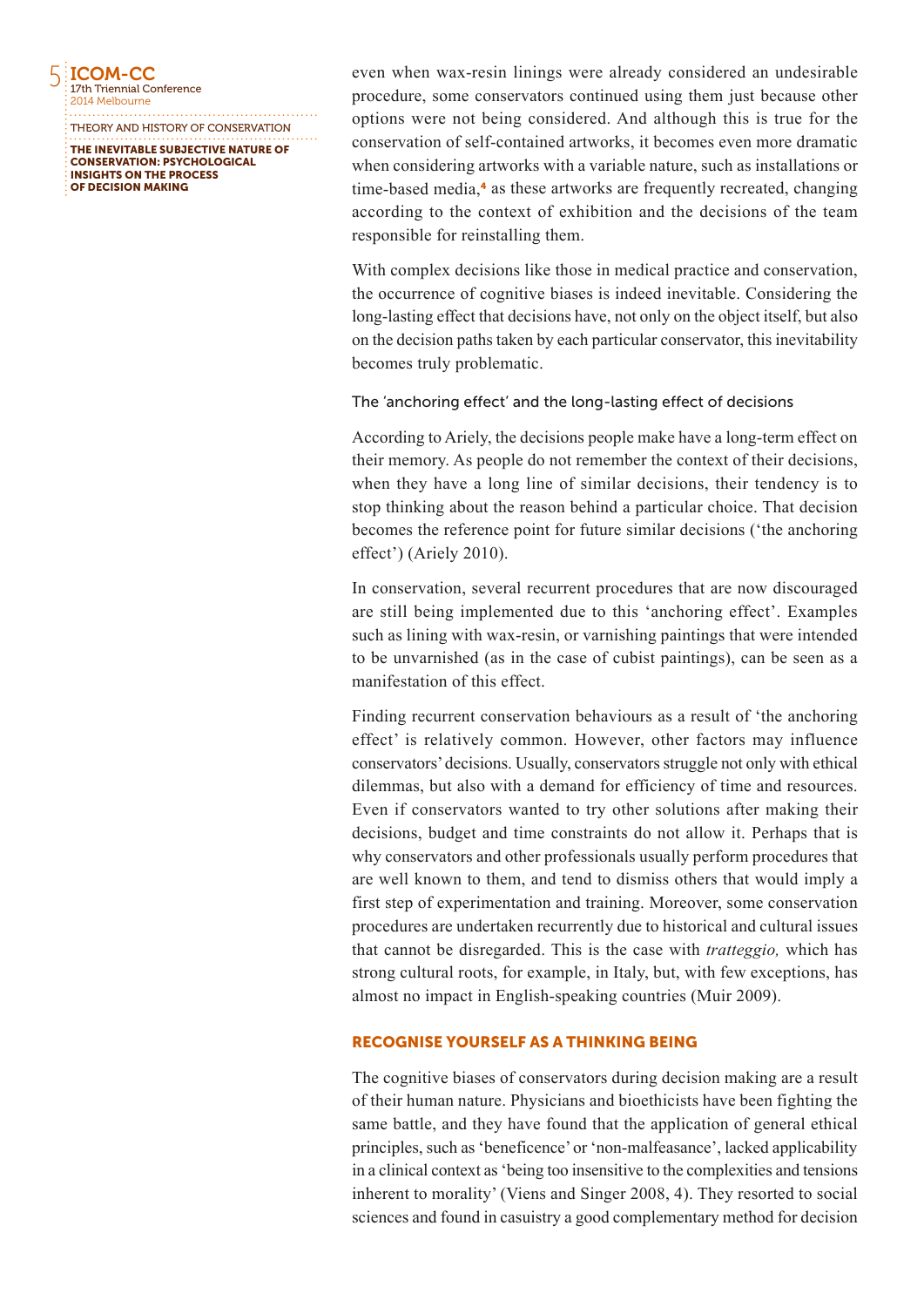

THE INEVITABLE SUBJECTIVE NATURE OF THEORY AND HISTORY OF CONSERVATION

CONSERVATION: PSYCHOLOGICAL INSIGHTS ON THE PROCESS OF DECISION MAKING

making. Viens and Singer (2008) define casuistry as an approach 'where clinicians use case-based reasoning to identify the morally relevant features of a situation and relate it to the specific circumstances of a previous case and its resolution'. The authors add that this approach is very useful for clinicians, as it provides context for 'relevant ethical issues in terms of how they relate to clinical practice' (Viens and Singer 2008, 3–4).

In conservation, principles such as 'minimum intervention' and 'reversibility', while being relative and subjective (Muñoz-Viñas 2005), promote an ethical foundation from which conservators make and justify decisions. However, as these principles are often unfeasible when dealing with dilemmas, van de Vall (2005) proposed casuistry as an alternative method. Although general principles and casuistry could complement each other, due to all the factors exposed above, from the occurrence of cognitive biases to the inevitable subjective nature of conservation, it becomes mandatory for conservators to state their personal view of the decisionmaking process. This approach, defined as reflexivity by ethnographers and as meta-cognition by psychologists, and discussed in the field of conservation by van Saaze (2009), invites conservators to reflect upon the consequences of their interactions with the artwork and the context, and upon how that might have changed the research.

The combination of general ethical principles, casuistry and reflexivity would provide conservators with invaluable tools for their practice as they would be aware of their biases and could act accordingly by defining the reasons behind a decision, and by explaining the application of the general principles as well as the paradigmatic cases under study. The biographies of artworks could also be translated into a decisional history (or even trajectory), where the difficulties, successes and errors were transmitted from conservator to conservator, thus avoiding certain missteps.

The concept of an artwork's biography is of the utmost importance for conservation ethics. The empirical study of the impact conservators have on artwork trajectories could, however, clarify the extent and relevance of their role. Factors affecting the relationship between the social individual and the artwork, including conservation decisions, need to be investigated, documented and shared, as they will be pivotal to the decision-making process.

A better understanding of the decision biases may result in better solutions and optimised procedures. Reflexivity, casuistry and a body of shared knowledge may ground conservation practices in social networks, where procedures are scrutinised with better judgment. An online, inter-institutional and transparent network, with a rich database of paradigmatic cases, could allow for decision paths to be documented and shared. The INCCA database<sup>5</sup> can be considered one of those social networks. However, as it is focused on the conservation of contemporary art, it is not accessible to every conservator.

Critical thinking in conservation can be achieved not only by complete transdisciplinary professional training, but also by carefully examining artwork biographies. A social network that would not only serve as a database, but would also be a platform for conservators to share their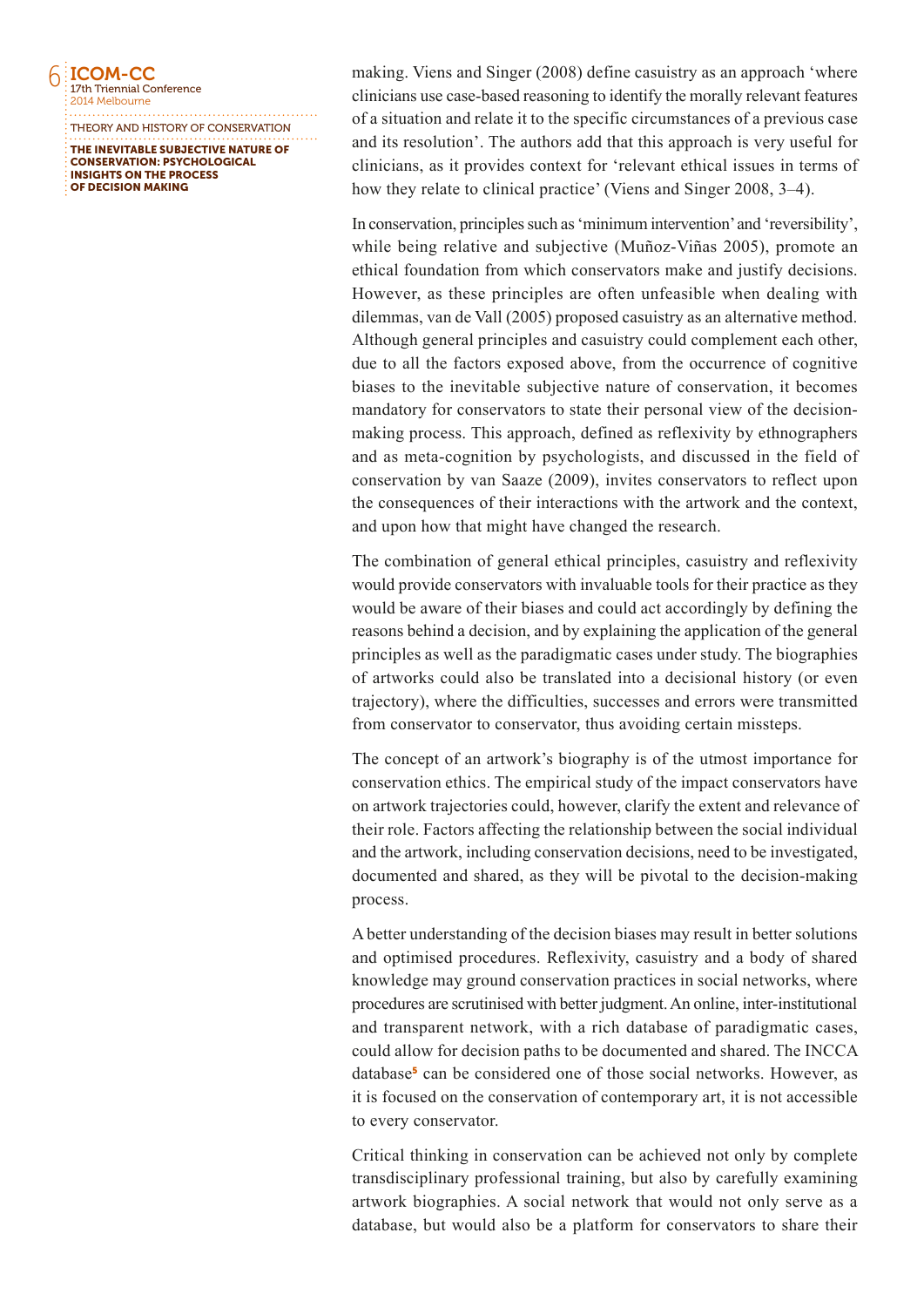7 ICOM-CC 17th Triennial Conference 2014 Melbourne

THE INEVITABLE SUBJECTIVE NATURE OF CONSERVATION: PSYCHOLOGICAL INSIGHTS ON THE PROCESS OF DECISION MAKING THEORY AND HISTORY OF CONSERVATION testimonies, exploring not only the successes, but also the mistakes of conservation practice, could be highly beneficial.

It is only by recognising the decision paths conservators tend to take, the mistakes they are compelled to repeat and the biases they have from the first moment of interaction with the artwork that some errors can stop being recurrent, becoming traces of the past.

# ACKNOWLEDGEMENTS

This paper had the support of the Portuguese Science and Technology Foundation (SFRH/BD/90040/2012) and was produced within the project Documentation of Contemporary Art: PTDC/EAT-MUS/114438/2009. The authors would like to thank Leslie Carlyle and Élia Roldão for their helpful comments, and to ICOM Portugal for the help it provided.

#### **NOTES**

- <sup>1</sup> Several authors refer to the relationship between medical and conservation practices. See Muñoz-Viñas (2005), Marincola and Maisey (2011), and J. Ashley-Smith, *Risk assessment for object conservation* (Oxford, Butterworth-Heinemann, 1999).
- <sup>2</sup> Several meetings, such as Modern Art: Who Cares? (1997), and Contemporary Art: Who Cares? (2010), focused in particular on this theme.
- <sup>3</sup> There is no consensus regarding the terminology for these psychological effects. For the sake of coherence, the terms used in this paper originate from Ariely 2010.
- <sup>4</sup> Several cases where conservation strategies had to be reframed due to the vicissitudes of complex contemporary artworks are described in the relevant literature, such as I.J. Hummelen and D. Sillé, eds., *Modern Art: Who Cares?* (Maastricht, Foundation for the Conservation of Modern Art and the Netherlands Institute for Cultural Heritage, 2005).
- <sup>5</sup> The INCCA (International Network for the Conservation of Contemporary Art) database allows 'access to … unpublished information (by its members). The database contains metadata records (like library cards) that describe all types and formats of documents' (in INCCA 2013. What is the INCCA database? [http://www.incca.org/what-is-the-incca](http://www.incca.org/what-is-the-incca-database)[database](http://www.incca.org/what-is-the-incca-database), accessed 10 November 2013).

#### **REFERENCES**

- ARIELY, D. 2010. *Predictably irrational, revised and expanded edition: The hidden forces that shape our decisions*. New York: Harper Perennial.
- MARÇAL, H., R. MACEDO, A. NOGUEIRA, and A. DUARTE. 2013. Whose decision is it? Reflections about a decision making model based on qualitative methodologies. *CeROArt, Conservation: Cultures and Connections,* ed. I. Brajer. [http://ceroart.revues.](http://ceroart.revues.org/3597) [org/3597](http://ceroart.revues.org/3597) (accessed 10 November 2013).
- MARINCOLA, M. and S. MAISEY. 2011. To err is human: Understanding and sharing mistakes in conservation practice. In *ICOM-CC 16th Triennial Conference Preprints, Lisbon, 19–23 September 2011*, ed. J. Bridgland, art. 1911, 8 pp. Almada: Critério Produção Gráfica, Lda.
- MUIR, K. 2009. Approaches to the reintegration of paint loss: Theory and practice in the conservation of easel paintings. *Reviews in Conservation* 10: 19–28.
- MUÑOZ-VIÑAS, S. 2005. *Contemporary theory of conservation*. Oxford: Elsevier.
- REDELMEIER, D.A. and E. SHAFIR. 1995. Medical decision making in situations that offer multiple alternatives. *Journal of the American Medical Association* 273(4): 302–305.
- VAN SAAZE, V. 2009. *Doing artworks. A study into the presentation and conservation of installation artworks*, PhD thesis, University of Amsterdam, The Netherlands.
- SOLSO, R.L. 1994. *Cognition and the visual arts*. Cambridge, MA: MIT Press.
- SOWER, V.E., J.A. DUFFY, and G. KOHERS. 2008. Ferrari's Formula One handovers and handovers from surgery to intensive care. In *The American Society for Quality: Making the case for quality,* 1–5. The American Society for Quality.